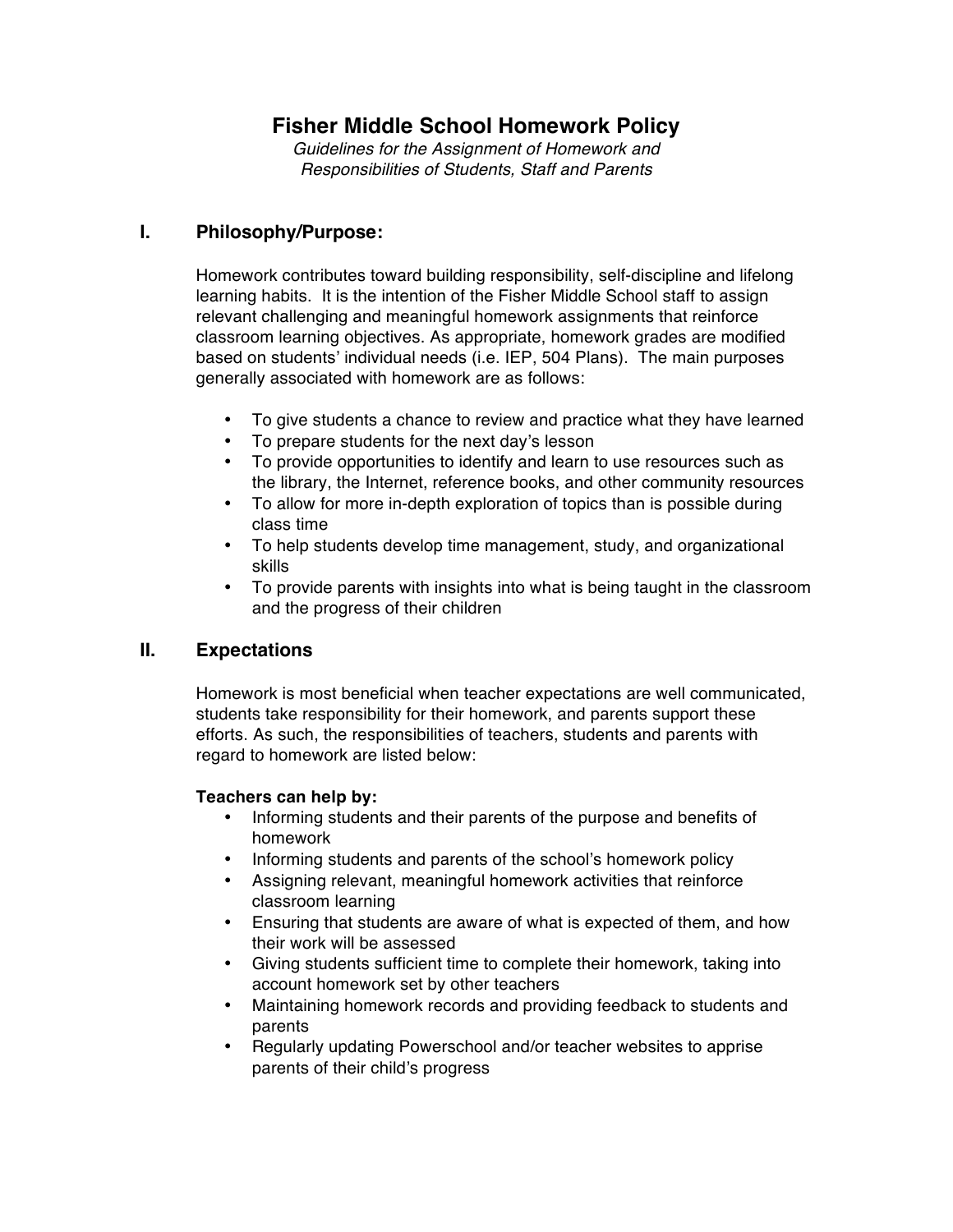#### **Students can help by:**

- Being aware of the school's homework policy
- Asking questions when necessary to clarify the assignment
- Thoroughly recording homework directions and expectations
- Completing homework within the given time frame
- Informing parents of homework expectations
- Seeking assistance from teachers and parents if difficulties arise
- Ensuring homework is of high quality
- Asking for and completing homework assigned during an absence
- Working on homework independently whenever possible, so that it reflects students' ability
- Managing demands and activities to allow sufficient time for homework completion

#### **Parents can help by:**

- Setting a regular, uninterrupted study time each day
- Providing a suitable place for study
- Monitoring student's organization and daily list of assignments in their agenda
- Being aware of long term assignments and assisting students in learning to budget their time accordingly
- Assisting and correcting, but not doing the actual work
- Contacting the teacher if he/she observes an absence of homework
- Communicating with teachers any concerns about the nature of homework and their child's approach to the homework
- Alerting the teacher, in advance, when extenuating circumstances arise that may prevent homework from being completed on time
- Regularly access Powerschool to help monitor their child's progress

### **III. Time**

Actual time required to complete assignments will vary with each student's study habits, academic skills, and selected course load. Enrollment in accelerated mathematics and/or a world language elective may increase the homework averages noted below. If your child is spending an inordinate amount of time on homework, you should contact your child's teachers. Generally, students in grade 7/8 will average approximately  $1.5 - 2$  hours per night, while students in grade 6 will average  $1 - 1.5$  hours per night.

### **IV. Types of Homework**

#### **Category One**

Assignments that are generally of a lower point value and are needed for full participation in a lesson and/or assessment on the due date.

#### **Category Two**

Assignments that are generally of a greater point value and have extended timelines for completion.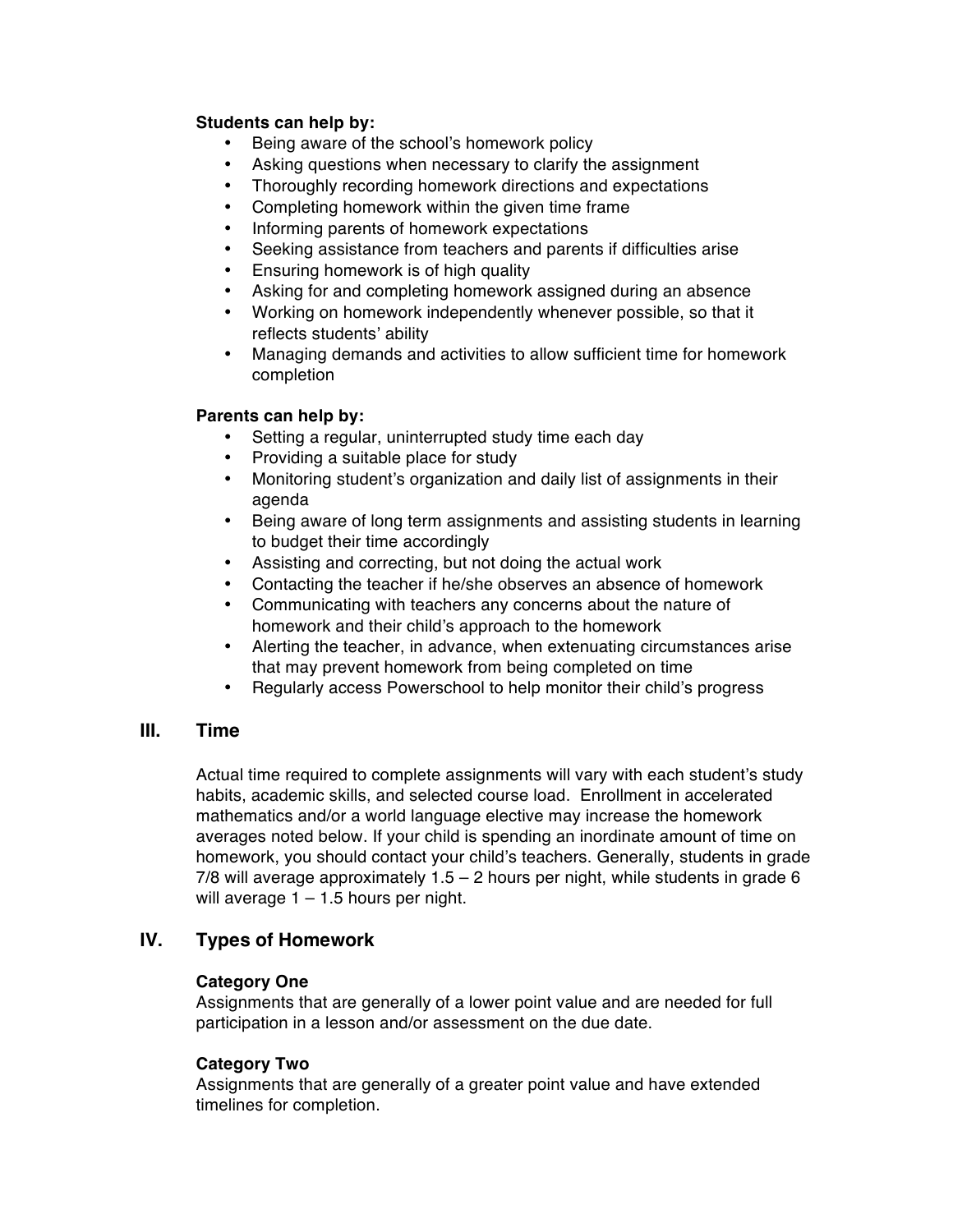### **V. Late Work Penalties**

Students are required to turn assignments in on time. Students who turn in late assignments face the following penalties:

**Category One** assignments must be turned in on time to receive full credit. Half credit may be assigned for any late assignment within this category. Work will be accepted until the end of the unit of study or the end of the quarter, whichever comes first.

**Category Two** assignments will be reduced one letter grade/10% of earned credit for each day late, not to exceed a 50% penalty of earned credit. Work will be accepted until two weeks after the original due date.

If, during this two-week period, the quarter ends, an incomplete will be issued. A final grade will be given at the end of the two-week period to reflect the appropriate earned credit for the assignment and class.

### **VI. Incentives**

- Each student will have the opportunity to use one **late work** pass for each class during each quarter.
- The *late work* pass may be used to turn in a completed Category One assignment, by the next class meeting, for full earned-credit.

**Important:** A **late work** pass does not excuse the assignment, it simply allows for one late turn-in without penalty, provided it is turned in by the next class meeting as noted above.

• Passes from one quarter may not be used in another.

### **VII. Test/Assessment Make-ups**

If the first day of the absence occurs on the day of the test, the student should be ready to take the test upon his/her return to school.

If the absence(s) is prior to and inclusive of the actual test date, the student will have an equivalent amount to time as allowed in the homework policy to prepare for and take the test. This should not exceed one week after his/her return.

### **VIII. Grace Periods for Absences**

#### **Absences for Illness and/or Family Emergency (Category One)**

- Minimum of two days for each day of absence to complete missed work.
- More than three consecutive days of absence Teacher and student will determine essential assignments and agree upon due dates.